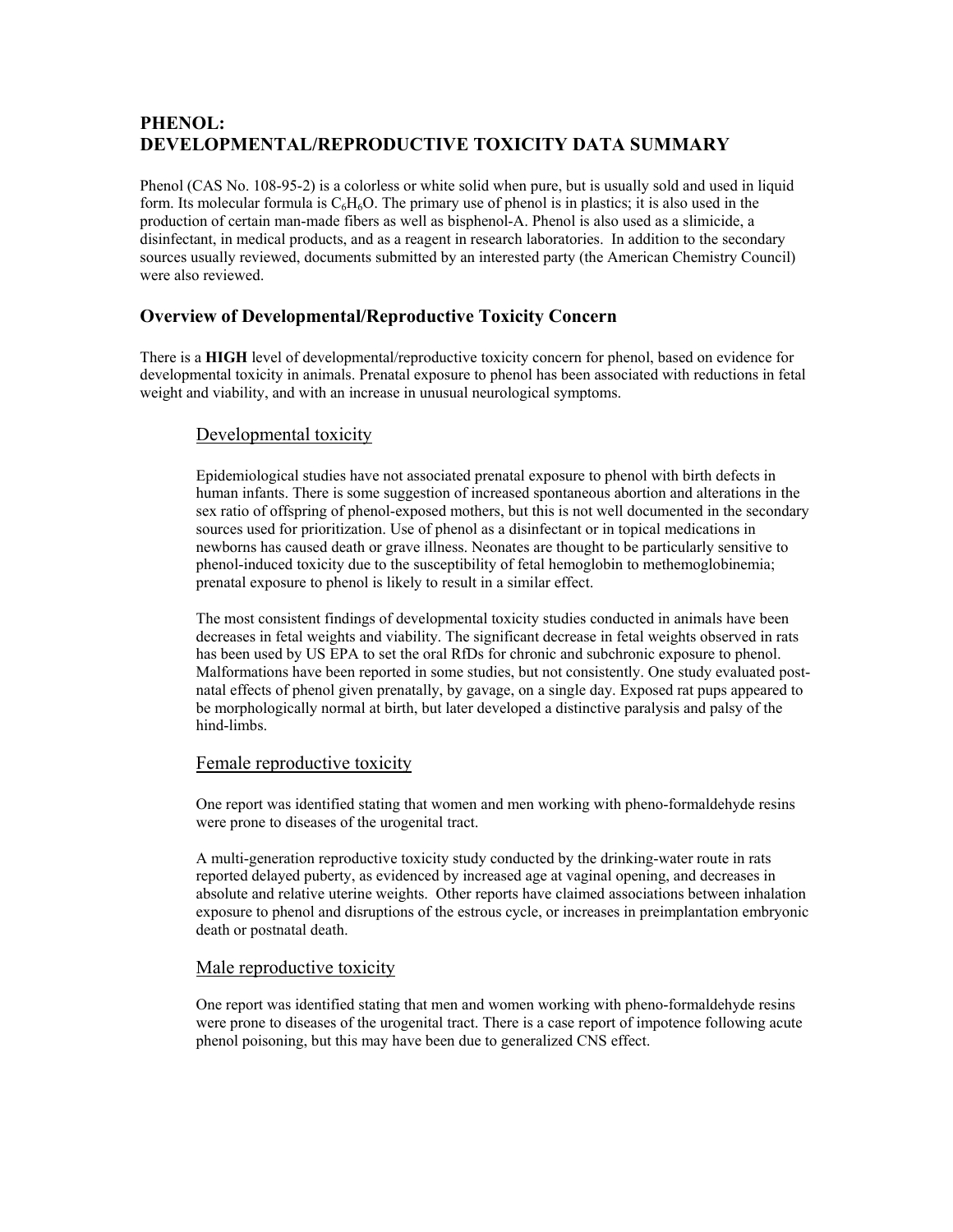reported delayed puberty, as evidenced by increased age at preputial separation, and decreased A multi-generation reproductive toxicity study conducted by the drinking-water route in rats absolute and relative prostate weights.

## **Overview of Exposure Concern**

 automotive applications. Manufacture of phenolic resins is the largest single use of phenol, reported to be containing phenol (ATSDR). Phenol is well absorbed by the oral, inhalation, and dermal routes (Reprotox®). There is a **HIGH** level of concern over the extent of exposure to phenol. Total US production of phenol in 1993 was reported to be 3.72 billion pounds (HSDB). The housing and construction industries are considered to account for about half of the phenol used in the US, with an additional 10-15% attributed to 1.188 billion pounds in 1988 (HSDB). Exposures to phenol can occur in the workplace, from environmental media, from contaminated drinking water or foodstuffs, or from use of consumer products

# **Data on Developmental and Reproductive Toxicity**

NOTE: Unless otherwise indicated, all information, including the citation, is obtained from secondary sources. Full citations of all studies are not provided here.

## Developmental toxicity in humans

- Data from the Collaborative Perinatal Project gave no evidence for an association between malformations and exposure to topical antimicrobial agents (including phenol) during early pregnancy. 1. Heinonen *et al.* (1977), as cited in Schardein.
- included phenol and other substances, there was no clear association with risk for birth defects." 2. Hernberg *et al.* (1983), as cited in Reprotext®. "In a Swedish reproductive epidemiological study on occupational exposure to disinfectants which
- "In one review, phenol was said to affect the human embryo or fetus." 3. Kuntz (1976), as cited in Reprotext®.
- "One study concluded that phenol altered the sex ratio in rats at 30 mg/m<sup>3</sup> and also implied the same effect in humans." 4. Malysheva (1976), as cited in Reprotext®.
- 5. NIOSH (1976), as cited in HSDB. Reports of abortion and other toxic symptoms after phenol exposure.

## Developmental toxicity in animals

- 1. Bernardini *et al.* (1996), as cited in ATSDR. A modified frog embryo teratogenesis assay using Xenopus (FETAX) showed malformations at concentrations of phenol that also resulted in lethality.
- 2. Chapman *et al.* (1994), as cited in Reprotext®, Shepard's Catalog of Teratogenic Agents. "Chapman et al ('94) found that at a concentration of 100 micromoles cultured rat embryos had reduced protein content and at 10 and 50 micromolar concentrations the prosencephalic measures were significantly reduced. The effect was seen only when rat hepatic microsomes were used in conjunction with the phenol."
- 3. Ciranni et al. (1988), as cited by ATSDR. 3. Ciranni *et al.* (1988), as cited by ATSDR. No evidence of cellular toxicity was observed in fetuses from pregnant mice given 265 mg phenol/kg on day 13 of gestation.
- "Rats and mice given up to 120 and 280 milligram per kilogram of phenol, respectively, by gavage on days 6-15 of gestation showed dose-related signs of fetotoxicity." "Rats exposed to up to 1.3 ppm of 4. Hathaway *et al.* (1996), as cited in Reprotext®.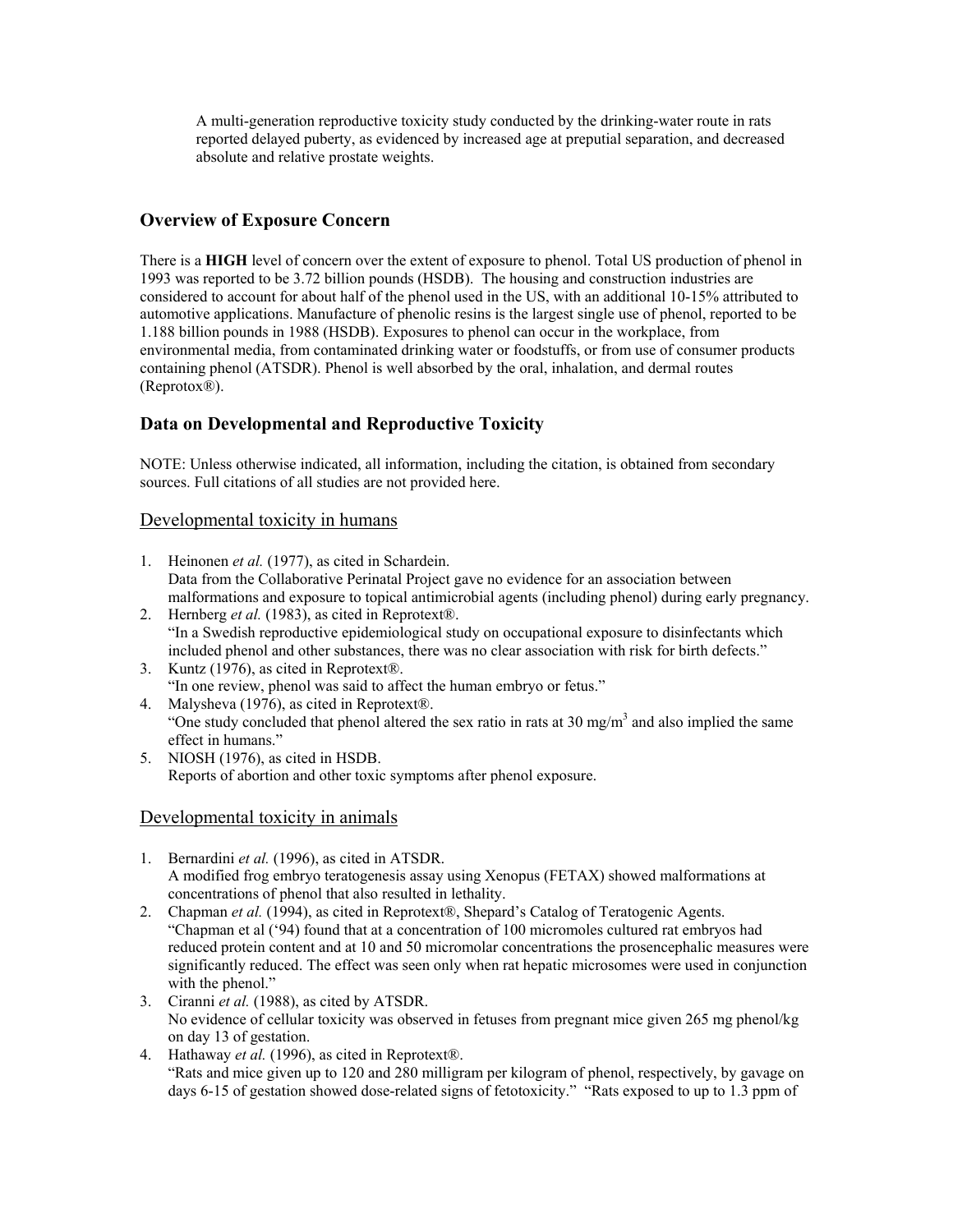phenol throughout pregnancy showed increased preimplantation loss and early postnatal death in the offspring."

5. Heller and Pursell (1938), as cited in ATSDR.

 No effect of phenol in drinking water (1,000 ppm) on growth, reproduction, and normal rearing of 5 generations of rats; similar lack of effect with 5,000 ppm for 4 generations. For dams given 30, 60, or and an increase in the proportion of gravid uteri with resorption sites at the low and medium doses, but 120 mg phenol/kg-day, offspring showed a dose-related decrease in the average live fetal body weight, not at the high dose.

- Same study cited as NTP (1983) by IRIS. Phenol was given to pregnant mice by gavage on gds 6-15 at 6. Jones-Price *et al.* (1983A), as cited in TERIS, Reprotext®, ATSDR, Schardein. doses of 0, 70, 140, and 280 mg/kg/day. Decreased maternal weight gain, tremors, and increased maternal mortality occurred at 280 mg/kg/day. In the fetuses: growth retardation, decreased viability, abnormal structural development, and an increased incidence of cleft palate were observed at the 280 mg/kg/day dose level. Schardein merely notes the reference in a table.
- 7. Jones-Price et al. (1983B), as cited in TERIS, Reprotext®, ATSDR. fetal NOAEL was 60 mg/kg/day. Same study cited as NTP (1983) by IRIS. Developmental effects of phenol in rats were evaluated by gavage at 0, 30, 60, and 120 mg/kg/day in distilled water on gds 6-15. No dose-related signs of maternal toxicity or any clinical symptoms of toxicity related to phenol treatment. The most important finding was a highly significant reduction in fetal body weights in the high-dose group. The highest
- Pregnant SD rats were given phenol by gavage at doses of 0, 667, and 1000 mg/kg on gd 11. Pups decreased in the high dose group. Kidney weights at weaning were decreased in female pups at both 8. Kavlock (1987), as cited in IRIS. were delivered and postnatal weight, viability, and function were evaluated. Pup weaning weights were doses. The most striking finding was paralysis & palsy in the limbs of pups, which did not become evident until 10-14 days following birth. 667 mg/kg was the LOAEL in this study.
- reported in an abstract. The chemicals were administered [route unspecified] to groups of Sprague- Dawley rats on day 11 of gestation at four dose levels between 0 and 1000 mg/kg or added to embryos 9. Kavlock *et al.* (1987), as cited in IARC. "Phenol was one of a series of chemicals used in a structure-activity developmental toxicology study of the same developmental age in whole embryo culture in vitro. In vivo, phenol induced hind-limb and tail defects. In vitro, phenol was the least potent of seven congeners tested; the activity, however, was increased following co-culture with primary hepatocytes."
- 10. Kavlock (1990), as cited in ATSDR, TERIS.

 This appears to be the full report of the in vivo data described in the abstract listed under number 6 above. Phenol was administered to rats by gavage on gestation day 11, at doses of 0, 100, 333, 667, and 1000 mg/kg. Limited endpoints were evaluated: maternal weight change (at 24 and 72 hours post litter biomass (postnatal days 1 and 6). Maternal weight gain was significantly affected at the two highest doses. There was no effect on litter size. Offspring from the two highest dose groups showed dosing), litter size (postnatal days 1 and 6), perinatal loss, pup weight (postnatal days 1 and 6), and a dose-related increase in the frequency a syndrome characterized by kinky tails and/or hindlimb paralysis (21.4% and 27.3% affected litters, respectively).

11. Korshunov (1974), as cited in Reprotext®.

"... rats inhaling phenol at 0.5 or 5 mg/m<sup>3</sup> for 3 months ... caused preimplantation deaths and early postnatal..."

- effect in humans." 12. Malysheva (1976), as cited in Reprotext®. "One study concluded that phenol altered the sex ratio in rats at  $30 \text{ mg/m}$  3 and also implied the same
- Pregnant rats were given phenol by ip injection on gds 8-10 or 11-13. No adverse fetal effects were reported with doses of up to 200 mg per kg. 13. Minor and Becker (1971), as cited in Reprotox®, TERIS, Schardein, Shepard's Catalog of Teratogenic Agents, Reprotext®, RTECS, HSDB.
- 14. Narotsky and Kavlock (1995), as cited in Reprotext®, ATSDR, TERIS. According to ATSDR, a significant decrease in the number of liveborn pups, associated with severe respiratory effects in their dams, was observed after gavage treatment with 53.3 mg phenol/kg-day on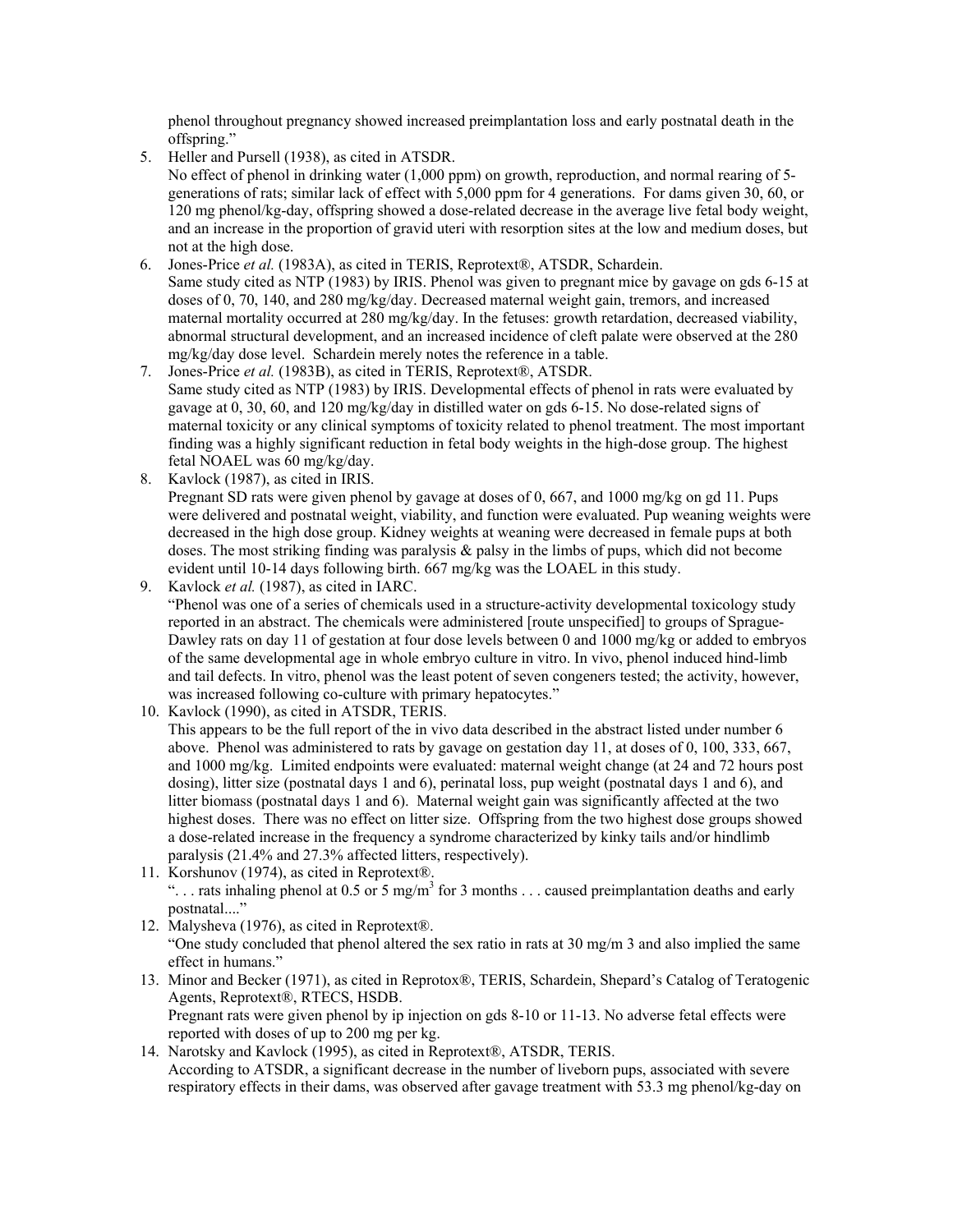gestation days 6-19. Two of four surviving pups in one high-dose litter had kinked tails. According to TERIS, there was no significant effect of treatment on litter size.

- 120 mg phenol/kg bw-day was given by the oral route to pregnant rats on gestation days 6-15. 15. NTIS (OTS-0537777), as cited in RTECS. Maternal effects.
- 30 mg phenol/kg bw-day was given by the oral route to pregnant rats on gestation days 6-15. Post 16. NTIS (PB83-247726), as cited in RTECS. implantation mortality (dead or resorbed implants per total implants). At 120 mg/kg-day, fetoxicity (stunted fetuses) was observed.
- 17. NTIS (OTS-0573554), as cited in RTECS. Pregnant rats were given phenol by the oral route at a dose of 360 mg/kg bw-day on each of gestation days 6-15. Maternal effects and fetotoxicity (stunted fetuses).
- Pregnant mice were given phenol by the oral route at a dose of 400 mg/kg-day on each of gestation 18. NTIS (PB85-104461), as cited in RTECS. days 6-15. Effects were noted on the fetal musculoskeletal system. Stunted fetuses were observed at a dose of 260 mg/kg-day. At 230 mg/kg-day, postimplantation mortality was observed.
- [abstract] "... groups of 23 CD rats were exposed by oral intubation to 0, 30, 60, or 120 mg/kg bw phenol per day on days 6-15 of gestation and the fetuses examined at term for growth, viability and retarded at the highest dose." ". . . groups of CD-1 mice were exposed by oral intubation to 0, 70, 140 19. Price *et al.* (1986), as cited in IARC, TERIS, Reprotox®, RTECS. malformations. There was no evidence of maternal toxicity or teratogenicity, but fetal growth was and 280 mg/kg bw phenol per day on days 6-15 of gestation. Fetuses were examined for growth, viability and malformations. Maternal and fetal toxicity, but no significant evidence of teratogenicity, were observed. Greater maternal toxicity as well as cleft palates in the fetus were reported at the high dose."
- 20. Proctor & Gamble Co. (1993), as cited in HSDB.

 at dosage levels of 0 mg/kg/day (Control); 3 groups at 60 mg/kg/day; 3 groups at 120 mg/kg/day; or Phenol was administered by gavage to mated Charles River Crl:CD VAF/Plus female rats (10/group) 180 mg/kg/day on gestation days 6 through 14. At 120 mg/kg/day, maternal toxicity included reduced body weight gain and feed consumption. There were treatment-related findings in regards to clinical signs, developmental toxicity, necropsy findings, organ weights, or pathology results.

#### Female reproductive toxicity in humans

1. Ishchenko *et al.* (1978), as cited in Reprotext®. "Women and men working with phenol-formaldehyde resins were reported to suffer from uro-genital

# diseases."<br>Female reproductive toxicity in animals

1. Heller and Pursell (1938), as cited in IRIS, ATSDR.

 Reported normal growth and reproduction with phenol given in drinking water in a multi-generation rat reproduction study. Concentrations used were: 5000 ppm (estimated to equal 686 mg/kg/day) for 3 doses, but not at the high dose. Data were not considered to be reported in enough detail for setting generations; and 1000 ppm (estimated to equal 137 mg/kg/day) for 5 generations. For dams given 30, 60, or 120 mg phenol/kg-day, offspring showed a dose-related decrease in the average live fetal body weight, and an increase in the proportion of gravid uteri with resorption sites at the low and medium reliable LOAELs and NOAELs.

2. Kolesnikova (1972), as cited in Reprotext<sup>®</sup>. "Phenol disrupted the estrous cycles in rats inhaling phenol at 0.5 or 5 mg/m 3 for 3 months" 3. Korshunov (1974), as cited in Reprotext<sup>®</sup>.

 postnatal deaths . . ." "... rats inhaling phenol at 0.5 or 5 mg/m<sup>3</sup> for 3 months ... caused preimplantation deaths and early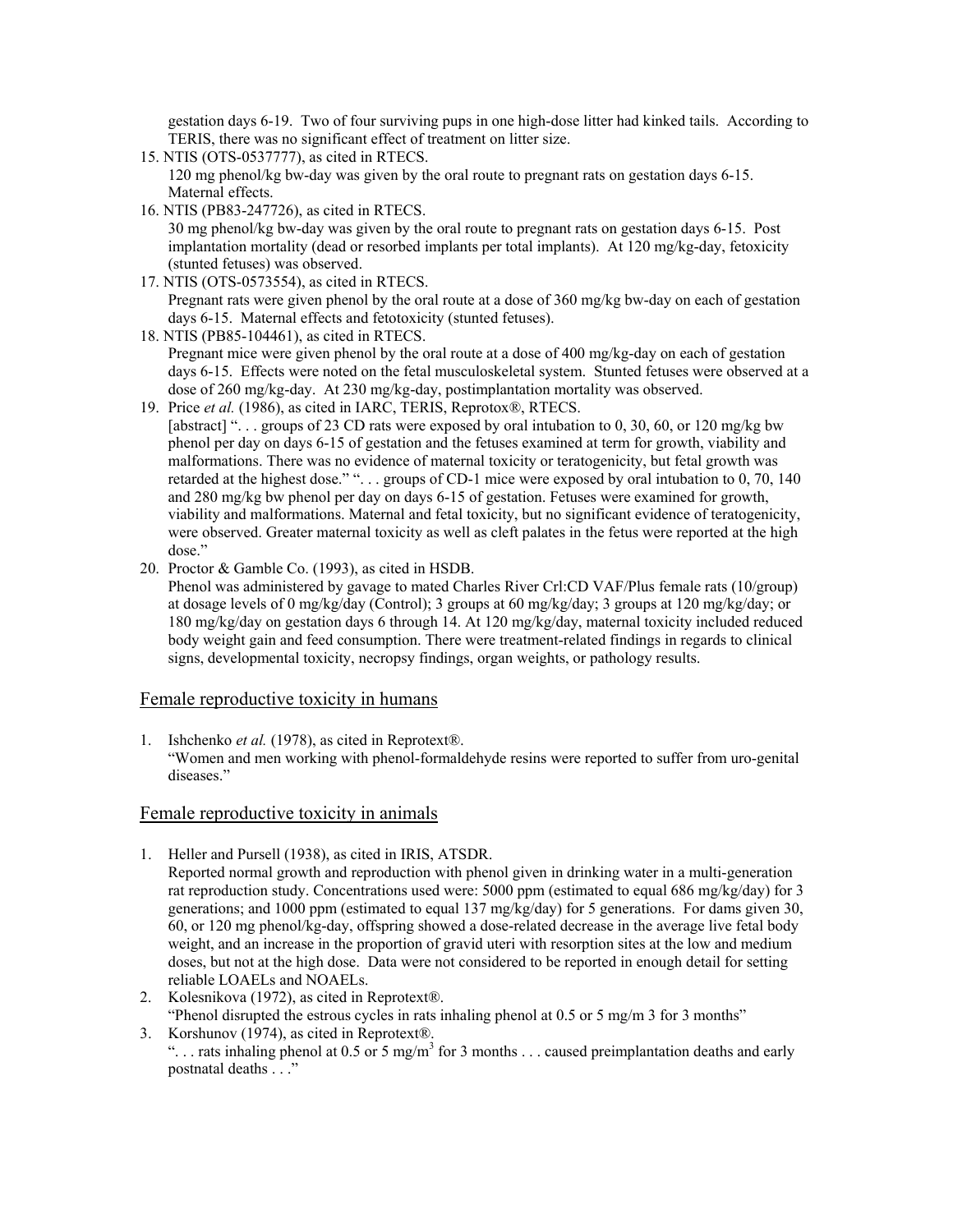4. NCI (1980), as cited in ATSDR.

 No histopathological effects on male or female reproductive organs in rats or mice exposed to phenol in drinking water for 13 weeks (100-10,000 ppm) or 103 weeks (2,500 or 5,000 ppm).

 at dosage levels of 0 mg/kg/day (Control); 3 groups at 60 mg/kg/day; 3 groups at 120 mg/kg/day; or 5. Proctor & Gamble Co. (1993), as cited in HSDB. Phenol was administered by gavage to mated Charles River Crl:CD VAF/Plus female rats (10/group) 180 mg/kg/day on gestation days 6 through 14. At 120 mg/kg/day, maternal toxicity included reduced body weight gain and feed consumption. There were treatment-related findings in regards to clinical signs, developmental toxicity, necropsy findings, organ weights, or pathology results.

### Male reproductive toxicity in humans

- 1. Ishchenko and Pushkina (1978), as cited in Reprotext<sup>®</sup>. diseases." "Women and men working with phenol-formaldehyde resins were reported to suffer from uro-genital
- 2. O'Donaghue (1985), as cited in Reprotext®. diseases."<br>2. O'Donaghue (1985), as cited in Reprotext®.<br>Impotence has been reported following acute phenol poisoning in one man. This may have been due to a general CNS effect rather than to a specific effect on the sex organs.

### Male reproductive toxicity in animals

- Reported normal growth and reproduction with phenol given in drinking water in a multi-generation rat reproduction study. Concentrations used were: 5000 ppm (estimated to equal 686 mg/kg/day) for 3 enough detail to be sufficient to setting reliable LOAELs and NOAELs. 1. Heller and Pursell (1938), as cited in IRIS, ATSDR. generations; and 1000 ppm (estimated to equal 137 mg/kg/day) for 5 generations. Not reported in
- 2. NCI (1980), as cited in ATSDR. No histopathological effects on male or female reproductive organs in rats or mice exposed to phenol in drinking water for 13 weeks (100-10,000 ppm) or 103 weeks (2,500 or 5,000 ppm).
- at dosage levels of 0 mg/kg/day (Control); 3 groups at 60 mg/kg/day; 3 groups at 120 mg/kg/day; or 3. Proctor & Gamble Co. (1993), as cited in HSDB. Phenol was administered by gavage to mated Charles River Crl:CD VAF/Plus female rats (10/group) 180 mg/kg/day on gestation days 6 through 14. At 120 mg/kg/day, maternal toxicity included reduced body weight gain and feed consumption. There were treatment-related findings in regards to clinical signs, developmental toxicity, necropsy findings, organ weights, or pathology results.

### Other relevant data

 Use of phenol as a disinfectant or in topical medications has caused death or grave illness in human newborns (postnatally). Neonates are thought to be particularly sensitive to phenol-induced toxicity due to their susceptibility to methemoglobinemia.

- 1. American Medical Association (1994), as cited in HSDB. bassinets and mattresses in poorly ventilated nurseries. Fatalities have been documented in infants. Phenol is not recommended for use in pregnant women, in infants under 6 months, or for diaper rash. Phenolic disinfectants have produced epidemics of neonatal hyperbilirubinemia when used to clean
- 2. Deichman (1969), as cited in RTECS. Toxic effects in infants. LDLo, oral dose 10 mg/kg. Behavioral effects, muscle weakness, cyanosis.
- nurseries in which phenol was used to disinfect mattresses and bassinets. 3. Goodman and Gilman's The Pharmacological Basis of Therapeutics (1985), as cited in HSDB. Fatal neonatal hyperbilirubinemia from inhalation of phenolic vapors has occurred in poorly ventilated
- 4. Gray and Kavlock (1990), as cited in Shepard's Catalog of Teratogenic Agents, Reprotox®. and embryo were equivalent to maternal serum." [Abstract]. "Gray and Kavlock (1990) fed C14<sup>^</sup>n-1labeled phenol to rats and determined that the levels in placenta